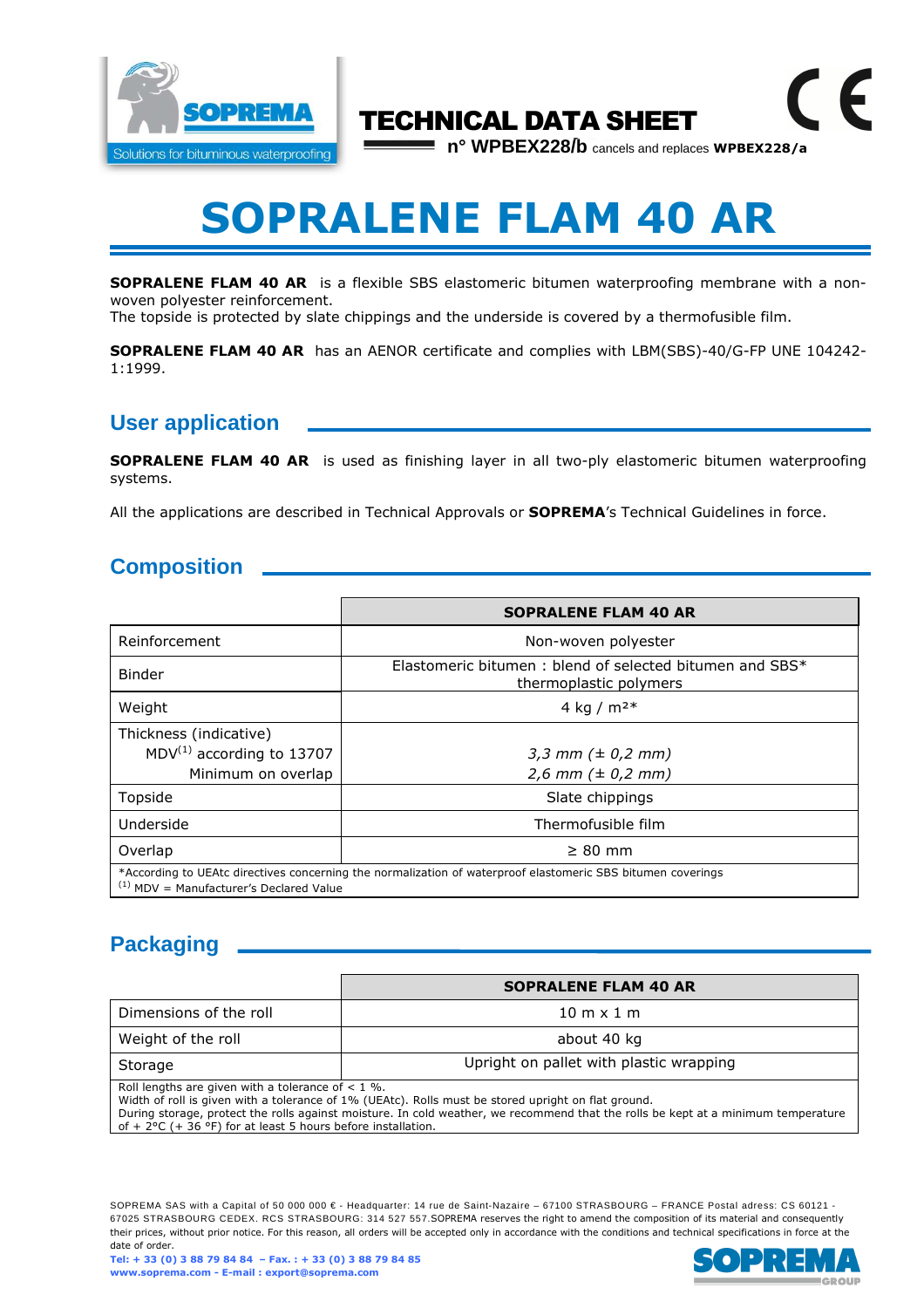

# TECHNICAL DATA SHEET

**n° WPBEX228/b** cancels and replaces **WPBEX228/a**

 $\epsilon$ 

#### **Installation**

**SOPRALENE FLAM 40 AR** must be applied by torch-on techniques or by heat welding.

Hot bitumen must not be used in the bonding process.

### **Special indications**

#### **Hygiene, health and environment:**

The product does not contain any substance likely to be detrimental to health or to environment and complies with generally admitted Health and Safety Requirements. For further information, please refer to relevant Safety Data Sheet.

#### **Traceability:**

Product traceability is ensured through a manufacturing code present on the packaging.

#### **Quality control:**

**SOPREMA** has always attached the highest importance to the quality of its products, to the respect of environment and men.

For this reason, we apply an integrated management of the Quality and Environment certified **ISO 9001**  and **ISO 14001**.